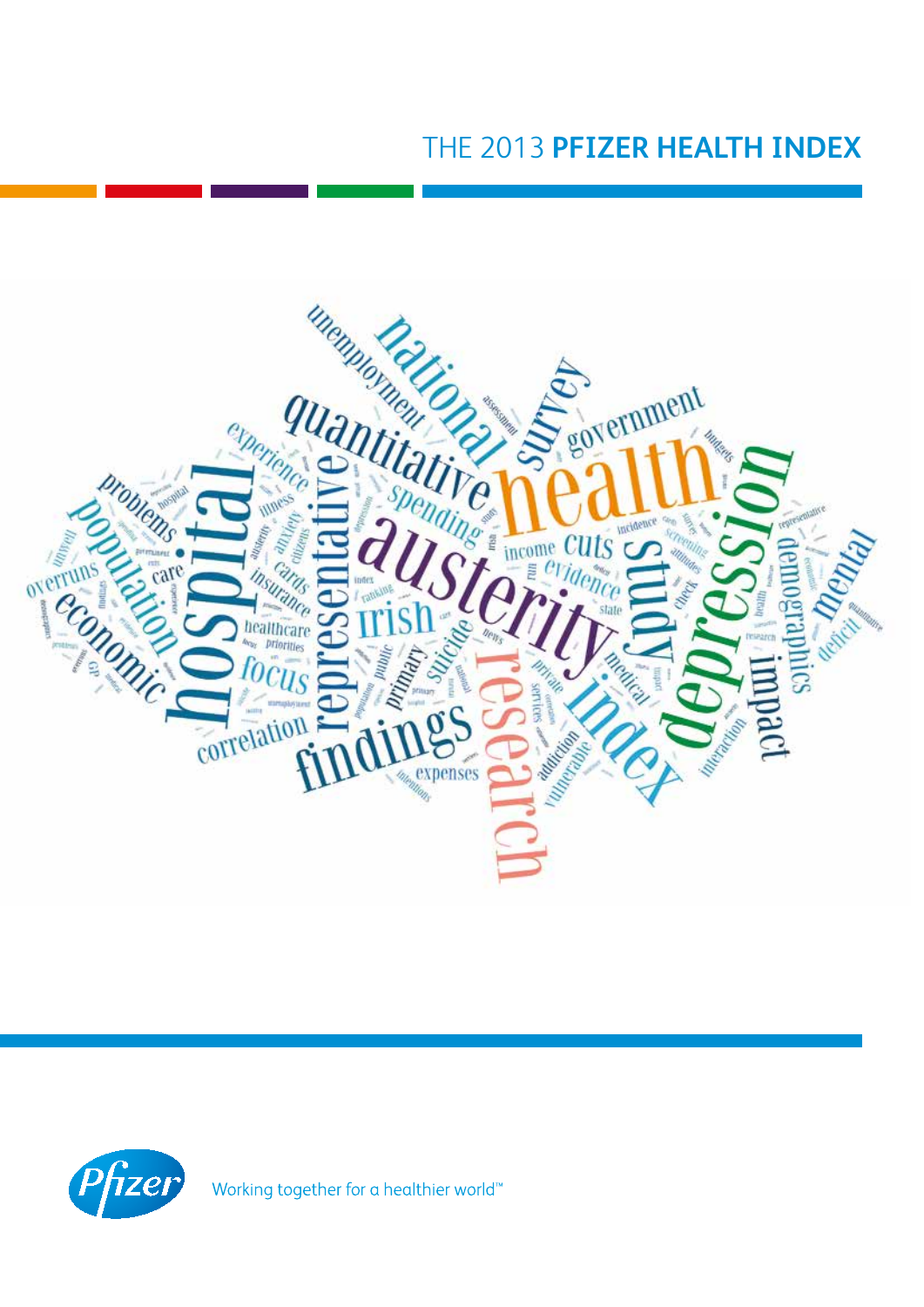### **INTRODUCTION**



## **INTRODUCTION** PEIZER HEALTH INDEX

### **INTRODUCTION**

Welcome to the 2013 Pfizer Health Index, which is our eighth edition. This annual survey details the findings of nationally representative quantitative research which has charted the health perceptions, attitudes and behaviours of Irish adults, taking a slightly different focus each year.

The impact of economic austerity and recession on our health is the focus of this year. Since 2010, the Index has tracked changes in relation to private health insurance and medical cards which have seen major changes since the recession began. This year, the net impact of continued fall in insurance, coupled with decreasing medical card provision means a further rise in people with no cover and this has reached 27% which equates with 950,000 people, the highest since we began looking at this issue four years ago. This is of enormous public and personal significance, an increasing number of people are vulnerable at times of ill health and sickness and the continued decline in private insurance increases pressure on public health expenditure.

When we looked more broadly at depression and mental health problems – 90% of people agree that depression, anxiety and mental health issues have increased since the recession. When asked in what ways has depression or mental health affected your or your extended family, the top two impacts are in relation to finances being affected and not being able to work.

Looking at the fundamental impacts of the recession such as job loss and reductions in hours of work, the rate of job loss has slowed down, as has the number saying that their hours of work have been reduced which is heartening. However, the proportion saying that their salary has reduced has continued to increase at the same pace as in previous years.

The area of social media was one which we had not covered before in the Index, so this year, we asked respondents if they believed that modern technology, communications and social media were detrimental to young people's mental health. This has been a very topical issue and of those who have an under sixteen year old in the home, 45% strongly agree that modern technology and social media can be detrimental to young people's mental health.

On a more positive note – the top two short term health intentions are to be more active or take more exercise and to be less stressed. Being more active has increased from 25% in 2011 to 32% in 2013.

Healthcare expenditure is one of the top areas of public expenditure and the pressure on the health budget is understandable considering the severe economic circumstances of recent years. However, we must ensure that positive strides made in recent years are not reversed and that as the economic picture improves, that health remains a top priority.

Yours sincerely,

Paul Reid Managing Director Pfizer Healthcare Ireland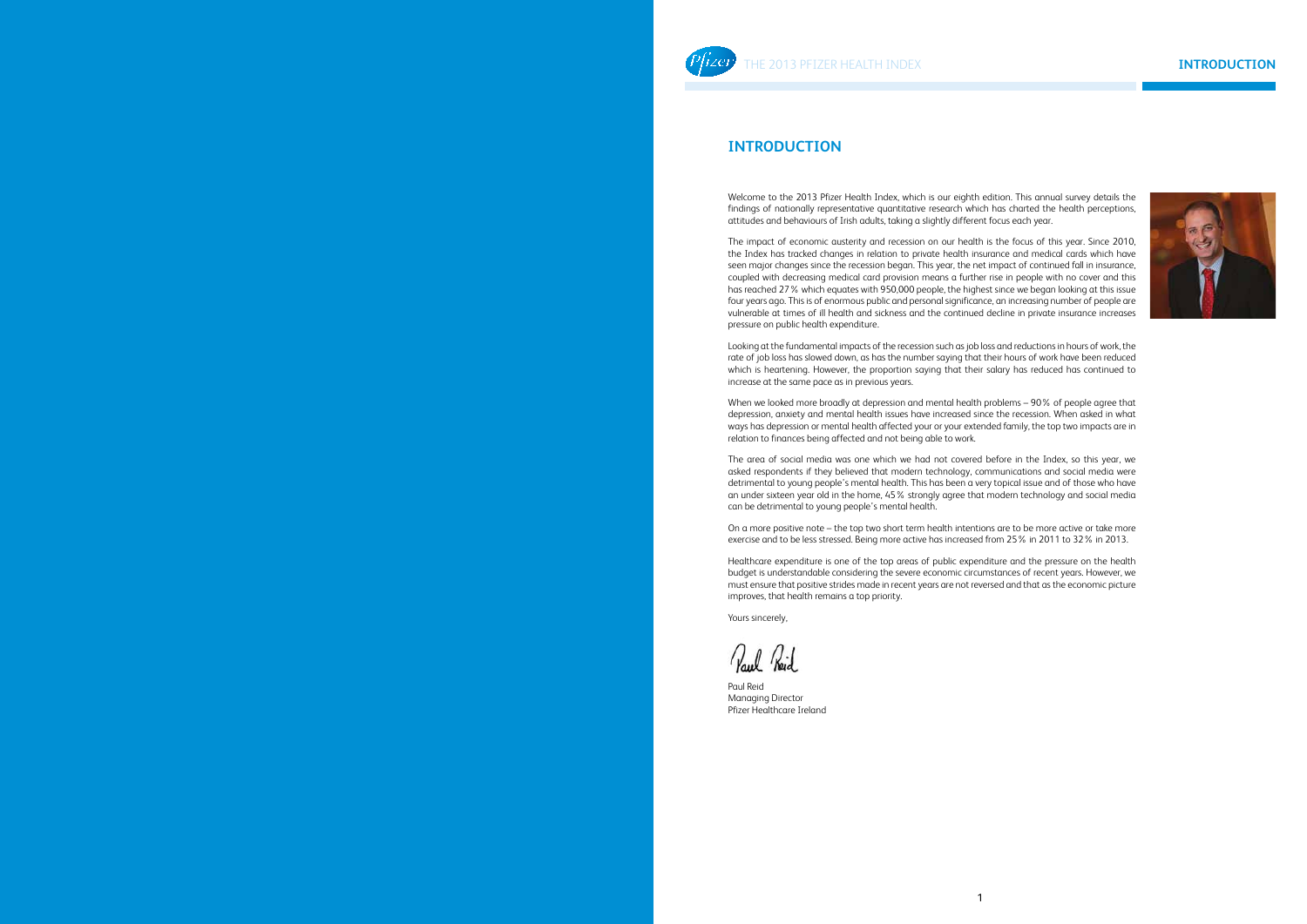

## **RECESSIONARY IMPACT**

It is evident that the ongoing recession is having a deep impact upon the adult population and that this affects their responses in relation to many other issues. The Pfizer Index has logged the impact of recessionary changes since 2009 and the current study provides a stark illustration of the depth and impact of these.

#### **Which of the following has happened to you or to your immediate family as a result of this current recession?**

Three out of four households are now spending less on luxuries and a similar proportion are avoiding making large purchases. 63% say it is harder to make ends meet and two thirds have reduced their frequency of going out and socialising.

More than half of all adults indicate that they are now shopping at cheaper stores and almost as many claim that they are neither booking overseas holidays nor booking any holidays at all.

About a third of all adults say that they are having difficulty making loan or mortgage repayments and one in eight say that they have either stopped using their car or have taken a car off the road. A similar number have ceased investing in private medical insurance.

The Pfizer Index has developed a measure of what is described as "fundamental recession impact" which is derived from the accumulation of data in relation to salary reduction, hours of work reduction and job loss.

## **EXECUTIVE SUMMARY**

The Pfizer Health Index has charted the health status and perceptions of Irish adults for the past eight years. It has consistently illustrated that Irish adults have a high impression of their own health, with the average adult continuing to score themselves as 7.5 out of 10 on a perceived quality of health scale.

However, there has been a continuing decline in the proportions giving themselves very high scores. We see since 2006 a halving in the number scoring themselves as 10 out of 10. 18% of Irish adults gave themselves a perfect score in 2006 and this level had declined to just 9% by 2013.

A number of interesting phenomena are apparent in the 2013 survey. Although the overall effect of the recession may be starting to decline, it is still apparent that there are quite profound effects for about 43% of the Irish adult population.

These effects are most apparent between the ages of 25 and 50 when the majority of households are in "family" life stage and where their net outgoings are much greater.

We notice that while one's personal health and the health of one's immediate family remain the top priorities for the majority, for adults between the ages of 25 and 50 there is a much greater emphasis placed on the importance of finances and the cost of living. These have started to bypass their prioritisation of health. In effect, a group in Irish society, which is primarily characterised by being middle aged (rather than by virtue of their social class) are under significant financial stress and this is causing them to focus much more upon their finances than upon their health.

The 2013 study has a particular focus on mental health and illustrates that about a quarter of Irish adults have reasonably direct experience of mental health issues and almost 3 in 10 acknowledges that there has been an incident of depression within their family circle or close peer group. Roughly 6% of Irish adults have experienced depression themselves.

| <b>ALL</b>   |                       | <b>HEALTH STATUS</b>     |                       |      | <b>SOCIAL CLASS</b> |    |    |
|--------------|-----------------------|--------------------------|-----------------------|------|---------------------|----|----|
| <b>JULTS</b> |                       |                          |                       |      |                     |    |    |
|              | Good<br><b>Health</b> | Average<br><b>Health</b> | Poor<br><b>Health</b> | ABC1 | C <sub>2</sub>      | DE | F  |
| 75           | 77                    | 74                       | 77                    | 60   | 69                  | 80 | 70 |
| 72           | 72                    | 72                       | 76                    | 58   | 66                  | 77 | 69 |
| 66           | 66                    | 69                       | 67                    | 55   | 62                  | 70 | 62 |
| 63           | 58                    | 68                       | 68                    | 56   | 53                  | 66 | 66 |
| 54           | 54                    | 56                       | 58                    | 39   | 47                  | 58 | 54 |
| 47           | 47                    | 49                       | 49                    | 31   | 43                  | 49 | 45 |
| 46           | 43                    | 51                       | 50                    | 28   | 41                  | 49 | 44 |
| 33           | 32                    | 39                       | 33                    | 20   | 29                  | 37 | 27 |
| 31           | 32                    | 31                       | 34                    | 16   | 24                  | 35 | 33 |
| 26           | 27                    | 29                       | 22                    | 21   | 28                  | 27 | 19 |
| 21           | 24                    | 22                       | 20                    | 11   | 20                  | 24 | 17 |
| 19           | 23                    | 22                       | 15                    | 10   | 17                  | 22 | 16 |
| 18           | 14                    | 20                       | 23                    | 7    | 14                  | 18 | 20 |
| 17           | 15                    | 22                       | 18                    | 6    | 18                  | 18 | 11 |
| 17           | 15                    | 20                       | 19                    | 12   | 13                  | 19 | 16 |
| 16           | 17                    | 18                       | 15                    | 11   | 11                  | 18 | 18 |
| 14           | 13                    | 18                       | 14                    | 7    | 13                  | 16 | 11 |
| 13           | 15                    | 13                       | 13                    | 4    | 6                   | 16 | 15 |
| 12           | 12                    | 12                       | 13                    | 8    | 10                  | 15 | 8  |
| 12           | 10                    | 13                       | 16                    | 6    | 10                  | 11 | 15 |
| 11           | 8                     | 13                       | 14                    | 3    | 7                   | 13 | 11 |
| 14           | 14                    | 13                       | 13                    | 25   | 18                  | 11 | 17 |

|                                                                                | <b>ALL</b><br><b>ADULTS</b> | <b>HEALTH STATUS</b>  | <b>SOCIAL CLASS</b>      |                       |      |                |           |    |
|--------------------------------------------------------------------------------|-----------------------------|-----------------------|--------------------------|-----------------------|------|----------------|-----------|----|
|                                                                                |                             | Good<br><b>Health</b> | Average<br><b>Health</b> | Poor<br><b>Health</b> | ABC1 | C <sub>2</sub> | <b>DE</b> | F  |
| Spending less on luxuries                                                      | 75                          | 77                    | 74                       | 77                    | 60   | 69             | 80        | 70 |
| Avoiding making big purchases                                                  | 72                          | 72                    | 72                       | 76                    | 58   | 66             | 77        | 69 |
| Going out/socialising less                                                     | 66                          | 66                    | 69                       | 67                    | 55   | 62             | 70        | 62 |
| Much harder to make ends meet                                                  | 63                          | 58                    | 68                       | 68                    | 56   | 53             | 66        | 66 |
| Grocery shopping in cheaper shops now                                          | 54                          | 54                    | 56                       | 58                    | 39   | 47             | 58        | 54 |
| Not booking overseas holidays                                                  | 47                          | 47                    | 49                       | 49                    | 31   | 43             | 49        | 45 |
| Not booking any holidays                                                       | 46                          | 43                    | 51                       | 50                    | 28   | 41             | 49        | 44 |
| Difficulties making loan or mortgage payments                                  | 33                          | 32                    | 39                       | 33                    | 20   | 29             | 37        | 27 |
| Changed utility supplier (e.g. gas, electricity etc)                           | 31                          | 32                    | 31                       | 34                    | 16   | 24             | 35        | 33 |
| Self - reduced salary at work                                                  | 26                          | 27                    | 29                       | 22                    | 21   | 28             | 27        | 19 |
| Giving up gym or club memberships                                              | 21                          | 24                    | 22                       | 20                    | 11   | 20             | 24        | 17 |
| Partner - reduced salary at work                                               | 19                          | 23                    | 22                       | 15                    | 10   | 17             | 22        | 16 |
| Personally lost job                                                            | 18                          | 14                    | 20                       | 23                    | 7    | 14             | 18        | 20 |
| Self-reduced hours at work                                                     | 17                          | 15                    | 22                       | 18                    | 6    | 18             | 18        | 11 |
| Cutting down on kids after-school or extra curricular<br>activities or lessons | 17                          | 15                    | 20                       | 19                    | 12   | 13             | 19        | 16 |
| Queried the cost of medicines with the GP/Pharmacist                           | 16                          | 17                    | 18                       | 15                    | 11   | 11             | 18        | 18 |
| Partner - reduced hours at work                                                | 14                          | 13                    | 18                       | 14                    | 7    | 13             | 16        | 11 |
| Ask GP/Pharmacist to prescribe cheaper medicines                               | 13                          | 15                    | 13                       | 13                    | 4    | 6              | 16        | 15 |
| Stop paying for private medical insurance (i.e. VHI etc)                       | 12                          | 12                    | 12                       | 13                    | 8    | 10             | 15        | 8  |
| Stopped using car/car off the road                                             | 12                          | 10                    | 13                       | 16                    | 6    | 10             | 11        | 15 |
| Partner has lost job                                                           | 11                          | 8                     | 13                       | 14                    | 3    | 7              | 13        | 11 |
| None of these                                                                  | 14                          | 14                    | 13                       | 13                    | 25   | 18             | 11        | 17 |

Personal Impact of Current Recession X Health Status and Class Base: 1003 / 3, 551,000 Adults Aged 16+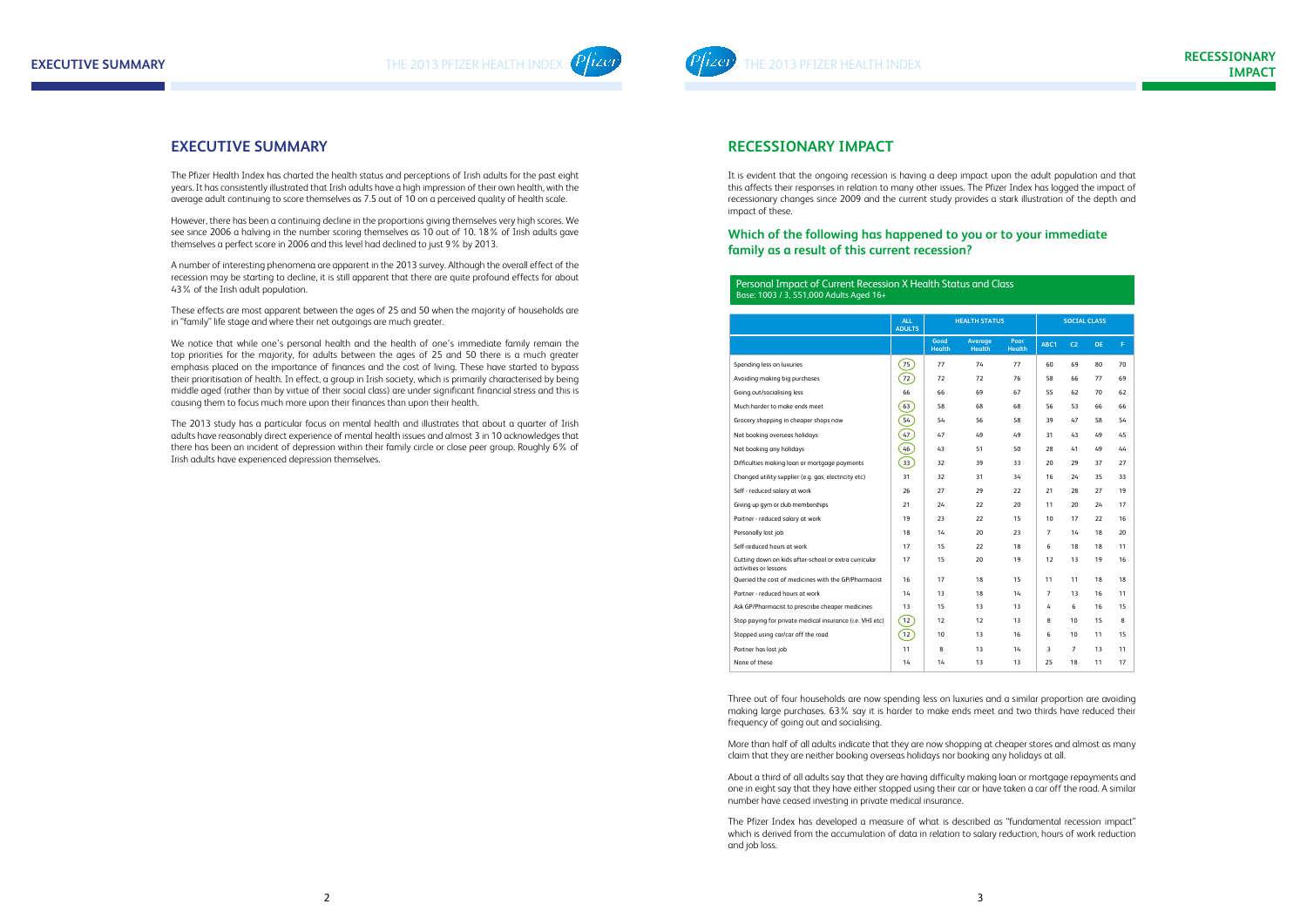



**Composite measure of fundamental recession impact identified by measuring the percentage of adults who have experienced job loss, reduced hours of work or reduced salary?**

The level of fundamental impact is diminishing, but there is massive age disparity: those aged 25-49 have been hugely impeded by the recession. This Index had advanced from 43% in 2010 to 49% in 2011. On next measuring it we see that it has fallen back to the 43% level in 2013. However underlying this we know that the level of fundamental impact is much greater between the ages of 25 and 49, indicating that this middle aged band, or more typically the family life stage, is particularly suffering from recessionary impact and salary reduction.

**Which of the following has happened to you or to your immediate family as a result of this current recession?**

The rate of increase of job loss has slowed down, as has the number saying that their hours of work have been reduced. However, the proportion saying that their salary has reduced has continued to increase at the same pace as before.

Accumulating these three factors together, we get the Pfizer composite measure of fundamental recessionary impact.





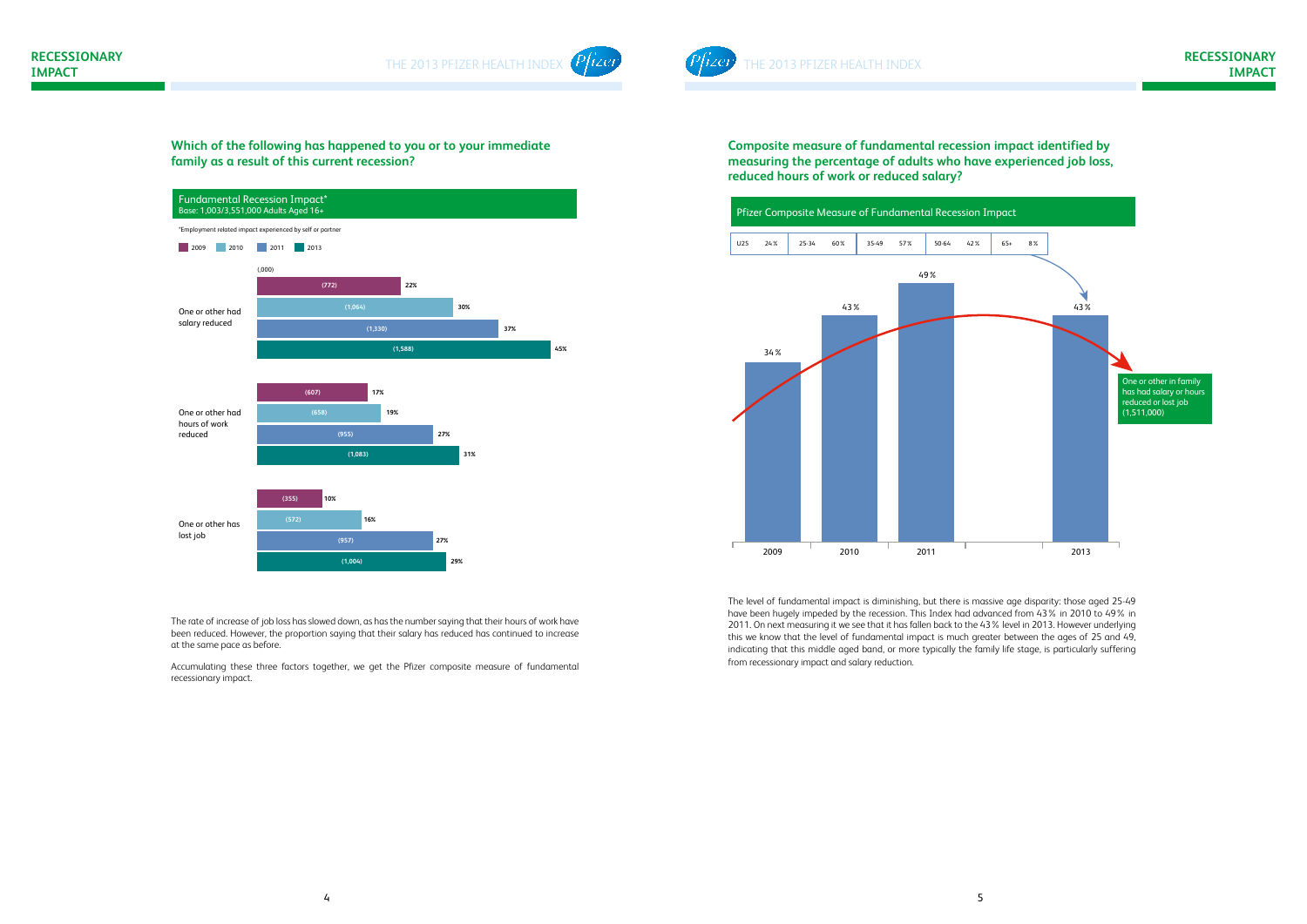

## **RECESSION IMPACT ON MENTAL HEALTH**

**Has anyone in your immediate family suffered from depression or from poor mental health?** 



Experience of Mental Health problems in immediate family or friends Base: Adults aged 16+, 1003/3,551,000

> When asked to focus on themselves, about 6% of the Irish adult population say that they themselves have experienced depression and again this is higher among women than men and particularly peaks between the age of 50 and 64.

## **INCIDENCE**

**Has anyone in your immediate family or close group of friends experienced problems with mental health?**

Approximately 1 in 4 of the Irish population has experience of mental health problems within their immediate family or close network of friends.



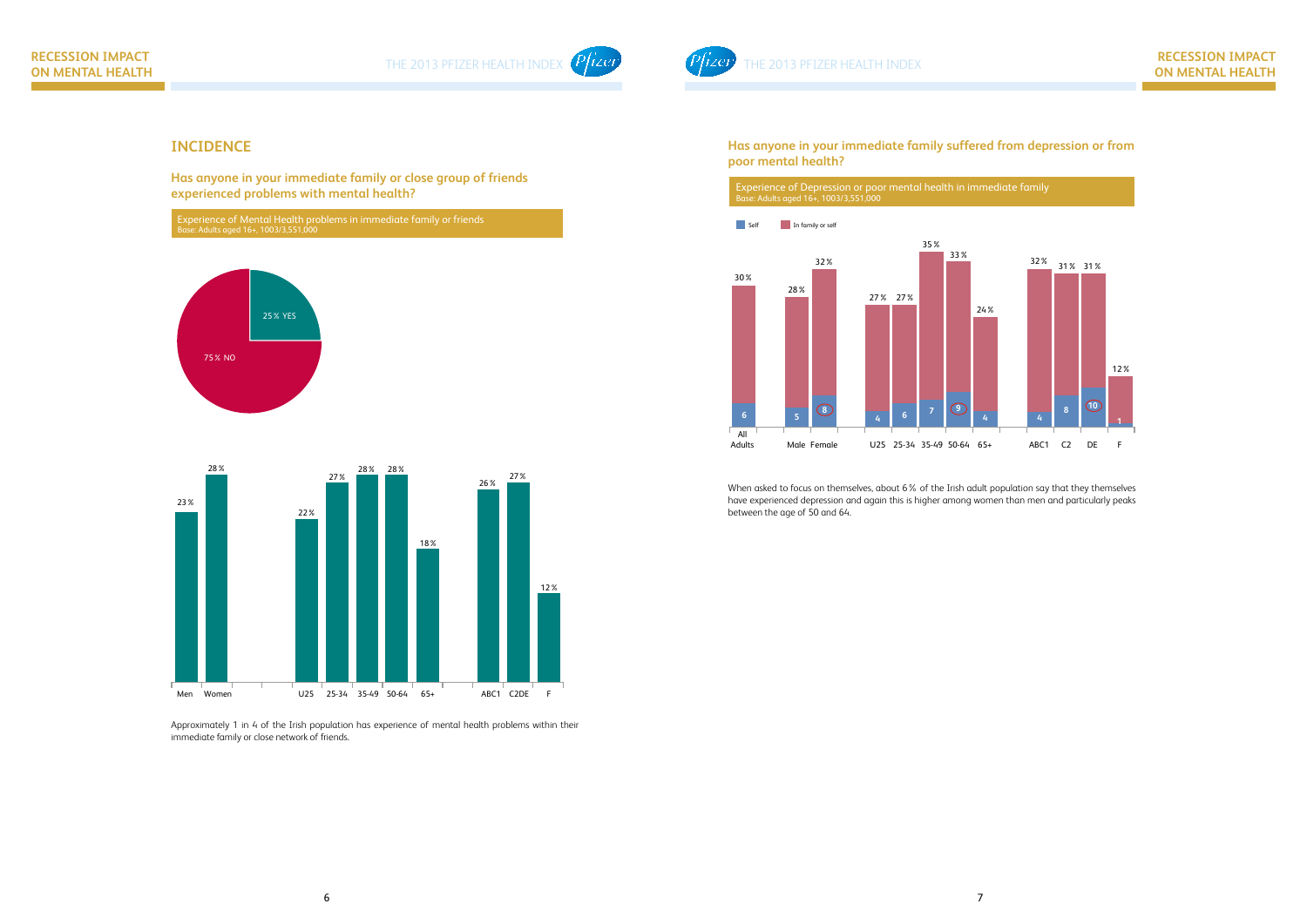## **Thinking about the area of mental health (encompassing depression and anxiety) to what extent would you personally agree or disagree with the following statements?**

There is a perceived strong link between mental health problems and the recession: 9 in 10 feel that such issues have increased since the recession (6 in 10 strongly agree with this), while almost 6 in 10 (57%) believe that they know someone affected by depression, anxiety and mental health problems because of the recession. 32% are strongly convinced of this, corresponding effectively with the perceived incidence of depression recorded earlier in the study. Only 47% agree there is a good understanding of where people with mental health issues should get help.

## **ATTITUDES TO MENTAL HEALTH**

The vast majority of adults subscribe to a fairly uniform and consistent series of views about depression.

**Thinking about the area of mental health (encompassing depression and anxiety) to what extent would you personally agree or disagree with the following statements?** 

| Universal views about depression<br>Base: Adults aged 16+, 1003/3,551,000                            |                       |                       |              |                                          |
|------------------------------------------------------------------------------------------------------|-----------------------|-----------------------|--------------|------------------------------------------|
|                                                                                                      | <b>Agree Strongly</b> | <b>Agree Somewhat</b> | Agree at all |                                          |
| Mental Health problems<br>(depression/anxiety etc.)<br>are common in Ireland                         | 70                    | 23                    |              | Common                                   |
| I think depression and<br>anxiety and mental health<br>issues have increased since<br>the recession  | 60                    | 30                    | 90%          | <b>Recession - related</b>               |
| I (believe) there is a link<br>between mental problems<br>(depression/anxiety) and<br>alcohol/drug   | 51                    | 34                    | 85%          | <b>Drug/Alcohol link</b>                 |
| There is a stigma attached<br>to having mental health<br>problems (depression/anxiety)<br>in Ireland | 43                    | 38                    | 81%          | <b>Stigmatising</b>                      |
| I feel there is not enough<br>education about maintaining<br>good mental health                      | 50                    | 30                    | 80%          | <b>Lack of positive</b><br>reinforcement |

There is common agreement that mental health problems are common in Ireland and are felt to have increased as a result of the on-going recession. Many believe that there is insufficient education about maintaining good mental health; 80% agree with this and 50% agree with it strongly.

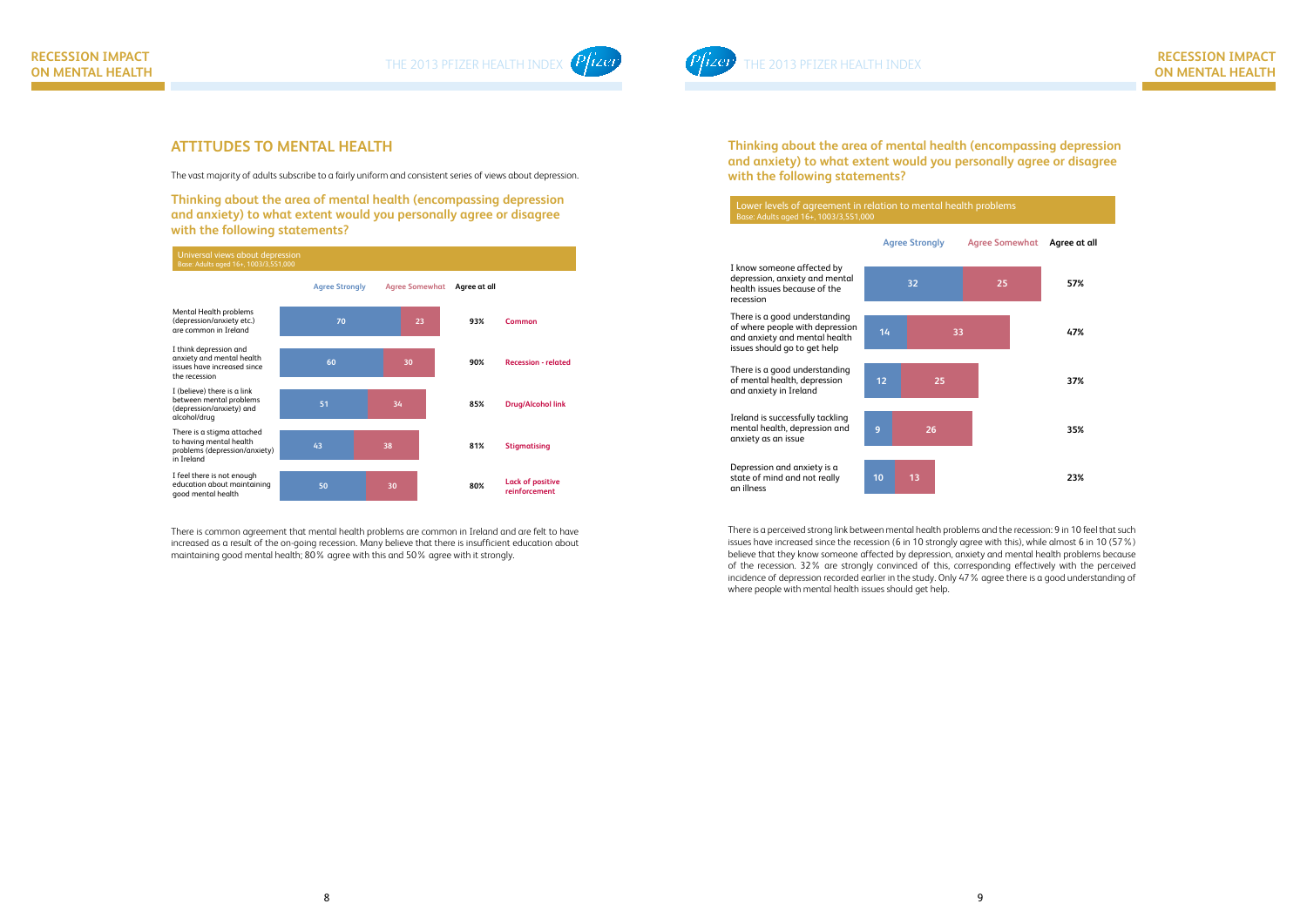

THE 2013 PFIZER HEALTH INDEX *Tzer* 

**Thinking about the area of mental health (encompassing depression and anxiety) to what extent would you personally agree or disagree with the following statements?** 



The research also focused upon communications technology and social media and the perceived impact they may have on young people. Almost 2 in 5 adults are of the view that modern technology encompassing social media can be highly detrimental to young people's mental health. This is most likely to be agreed with by those between the ages of 35 and 49 and particularly those with children in the home, (parents of under 16s) of whom 45% are in strong agreement with this statement.

**Thinking about the area of mental health (encompassing depression and anxiety) to what extent would you personally agree or disagree with the following statements?** 

When asked about mental health, a quarter of adults felt that negative news in the media affected their mood and outlook on life.

Negative news in the media affects my mood and outlook on life - Strongly Agree Base: Adults aged 16+, 1003/3,551,000

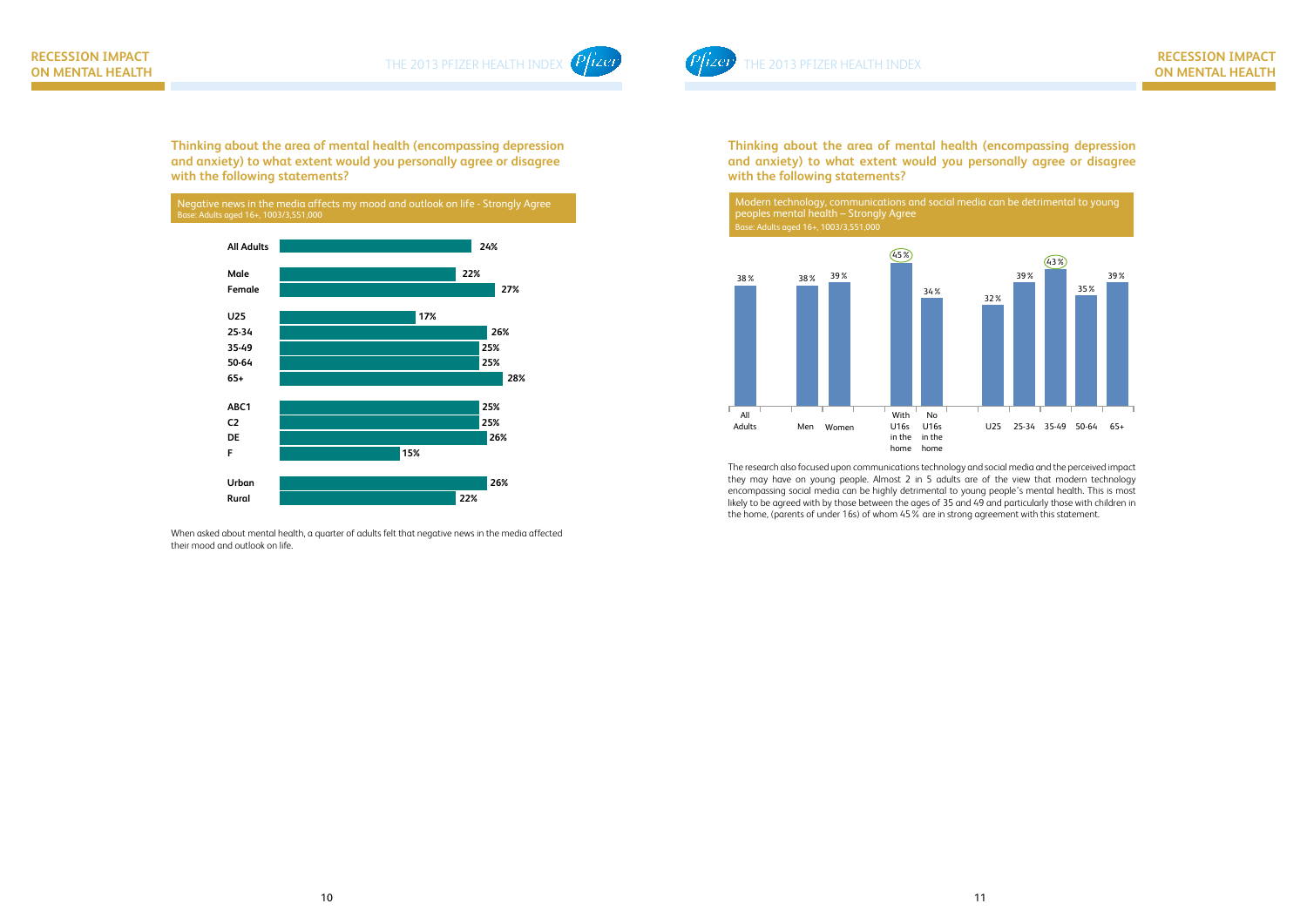

#### **In what ways, if any, has this affected your immediate/extended family?**

| Ways in which depression has impacted imm          |
|----------------------------------------------------|
| Base: 314 Adults impacted by depression /1,069,000 |



The vast majority indicate that there has been a severe financial impact, with about half characterising an affected family member as unable to work as a result of depression. Just 1 in 5 suggest that none of these various consequences resulted from an incidence of depression, but many suggest that there were divisions in the family, that people were forced to leave the family home, that relationships had broken down and ultimately a quarter suggested that a marriage had broken down. Interestingly, about 3 in 10 who had been affected in this way felt that the experience of depression had ultimately brought the family closer together. A slightly larger number (34%) suggested that depression had led to other physical illnesses.

**Thinking about the area of mental health (encompassing depression and anxiety) to what extent would you personally agree or disagree with the following statement?** 

People with chronic diseases are more likely to have problems with depression, anxiety and mental health Base: Adults aged 16+, 1003/3,551,000



69% agreed, either strongly or slightly, that people with chronic diseases are more likely to have problems with depression, mental health and anxiety.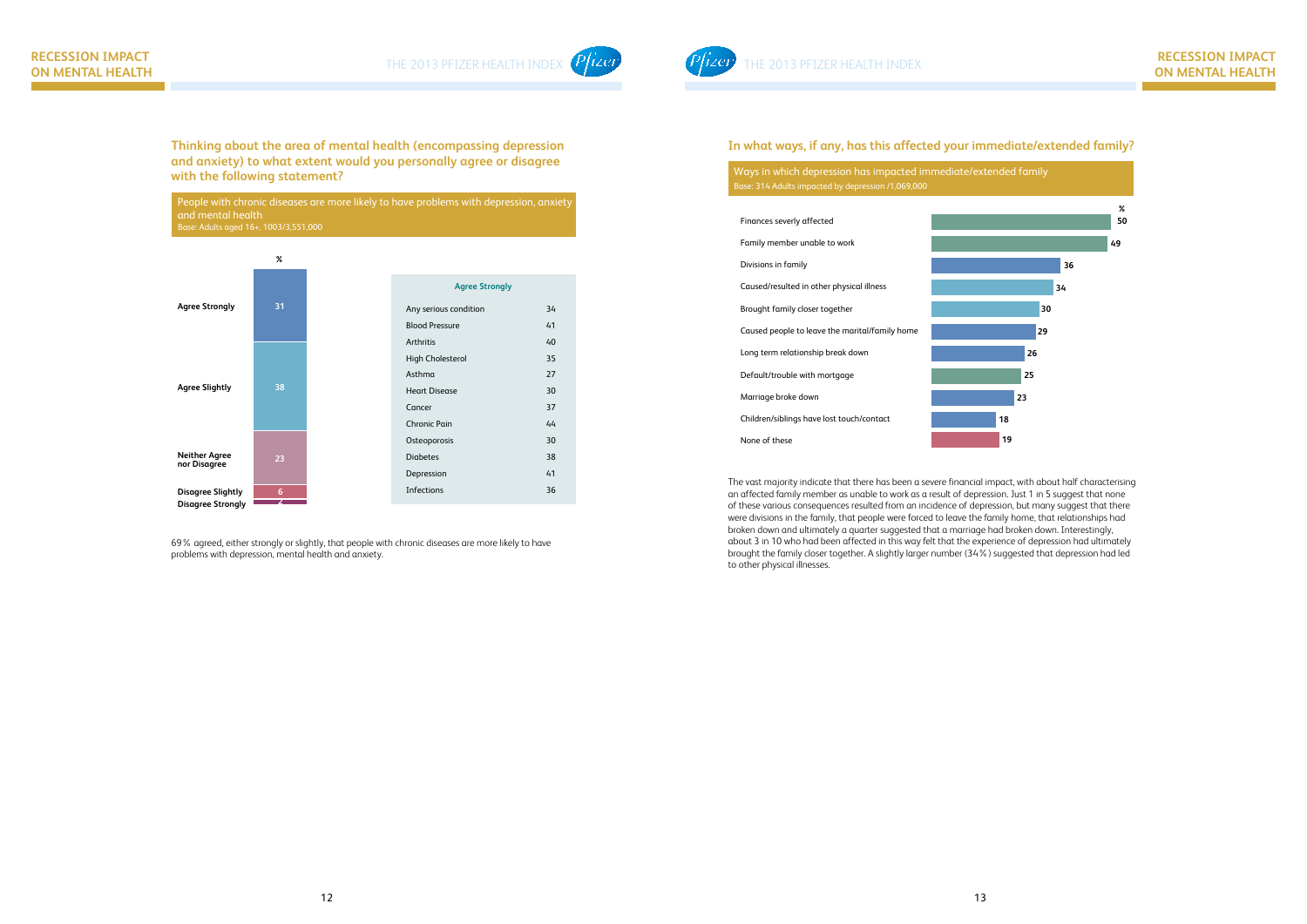

### **MEDICAL INTERACTION**

Frequency of visiting a doctor is gradually lengthening; about the same numbers are visiting on an annual basis, but the proportion visiting within the past month, whether for a check-up or because they were unwell, has reduced slightly.

#### **When did you last do each of the following?**



Gone to a private clinic for self-funded treatment



## **FUNDING OF HEALTHCARE**

Over the past four years the Index has examined the number of people having private medical insurance and holding medical cards. The 2013 Index illustrates that the rate of decline in those covered by private insurance has slowed significantly. Currently, 34% of the adult population say that they have private medical insurance. This level had been one percentage point higher in 2012, but 10 percentage points higher three years ago. Between 2010 and 2012 a profound contraction in the market for health insurance was apparent, but the rate of decline has been considerably arrested over the past year.

**Which of the following descriptions apply to you - I have a medical card, I have private medical insurance, neither medical card or private insurance?** 



There has been a fall in the number of people holding medical cards. Those with private health insurance continues to decline, though at a much slower pace than previous years.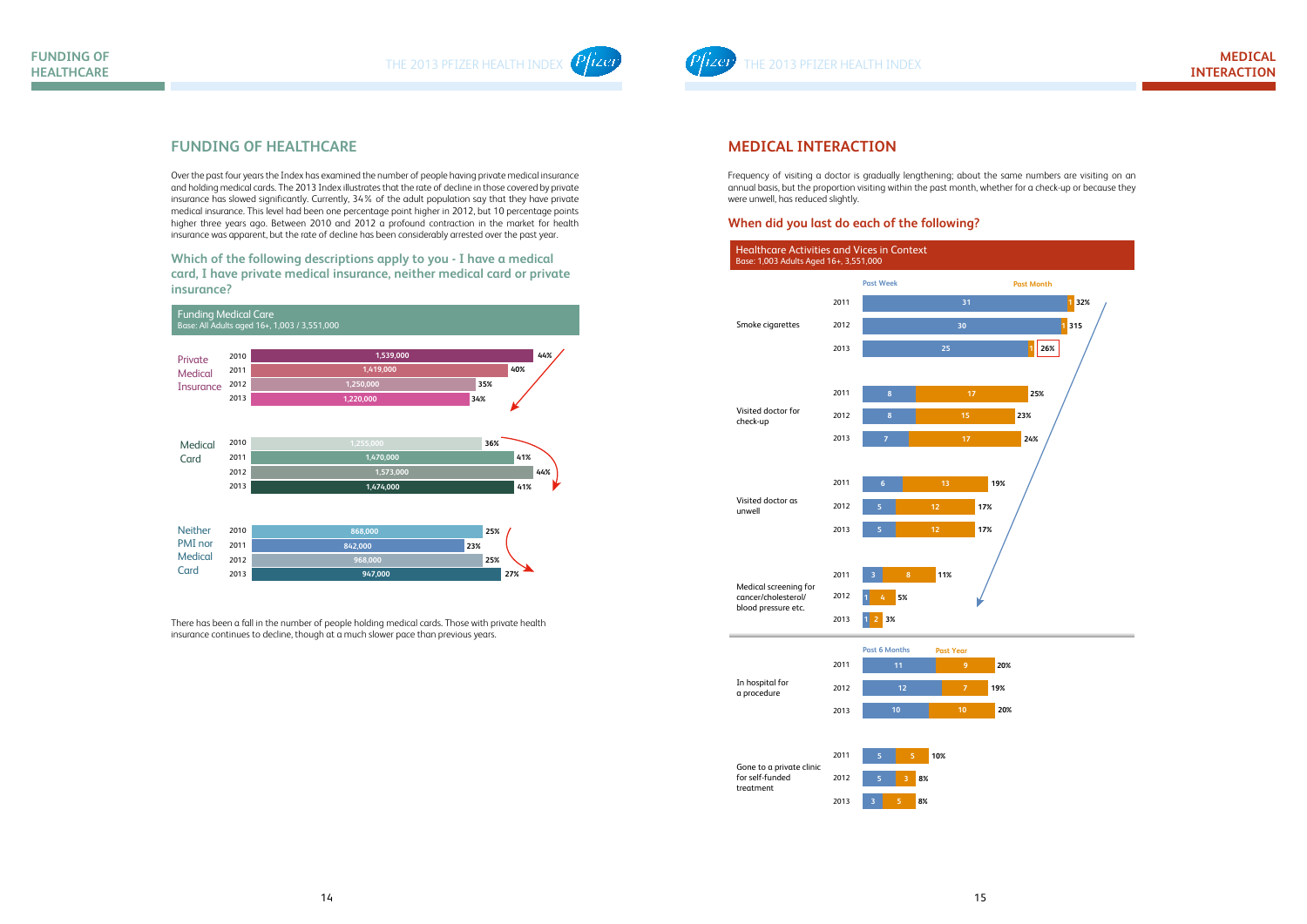

### **ILLNESS EXPERIENCE**

#### **Do you suffer from any of the following conditions?**

| <b>Conditions Experienced X Demographics</b><br>Base: All Respondents Combined 7 yrs: 7,170 |                |                |                |              |                |                |                |                |                |                     |                                 |                |
|---------------------------------------------------------------------------------------------|----------------|----------------|----------------|--------------|----------------|----------------|----------------|----------------|----------------|---------------------|---------------------------------|----------------|
|                                                                                             |                |                |                |              |                |                |                |                |                |                     | 7 years<br>consolidated<br>data |                |
|                                                                                             | <b>TOTAL</b>   |                | <b>SEX</b>     |              |                | <b>AGE</b>     |                |                |                | <b>SOCIAL CLASS</b> |                                 |                |
|                                                                                             | 2013           | Male           | Female         | <b>U25</b>   | 25-34          | 35-49          | 50-64          | $65+$          | ABC1           | C <sub>2</sub>      | <b>DE</b>                       | $\mathsf F$    |
| Base:                                                                                       | 7170           | 3516           | 3654           |              | 1142 1444      | 1852           |                | 1498 1234      | 2967           | 1659                | 1897                            | 647            |
|                                                                                             | %              | %              | %              | %            | %              | %              | %              | %              | %              | %                   | %                               | $\%$           |
| - Suffer from ANY                                                                           | 39             | 36             | 42             | 17           | 20             | 31             | 59             | 81             | 34             | 35                  | 48                              | 47             |
| High/Low Blood Pressure                                                                     | 11             | 11             | 12             | $\mathbf{1}$ | 3              | 6              | 21             | 34             | 9              | 9                   | 15                              | 17             |
| Arthritis                                                                                   | 11             | 8              | 13             | 1            | $\overline{2}$ | 5              | 18             | 38             | 7              | 8                   | 15                              | 21             |
| High Cholesterol                                                                            | 9              | 8              | 9              | 0            | 1              | 6              | 18             | 23             | $\overline{7}$ | 8                   | 11                              | 10             |
| Asthma                                                                                      | 6              | 5              | $\overline{7}$ | 10           | 6              | 6              | 5              | 4              | 6              | 6                   | $\overline{7}$                  | 4              |
| Infections (chest, urinary, ear, throat)                                                    | 4              | 3              | 6              | 4            | 4              | 5              | 5              | 5              | 4              | 4                   | 5                               | 5              |
| <b>Heart Disease</b>                                                                        | 4              | 6              | 3              | $^\star$     | 1              | $\overline{2}$ | 7              | 16             | 3              | 4                   | $\overline{7}$                  | 6              |
| Chronic Pain (i.e. head / back)                                                             | 4              | 4              | 4              | $\mathbf{1}$ | $\overline{2}$ | 5              | $\overline{7}$ | $\overline{7}$ | 4              | $\overline{4}$      | 6                               | 4              |
| <b>Diabetes</b>                                                                             | 4              | 4              | 4              | 1            | 1              | 3              | 6              | 12             | 3              | 3                   | 6                               | 5              |
| Depression                                                                                  | 4              | 3              | 4              | 1            | 4              | 5              | 4              | 3              | $\overline{2}$ | 4                   | 6                               | 3              |
| Osteoporosis                                                                                | $\overline{2}$ | 1              | 4              | $\star$      | $\star$        | 1              | 4              | 10             | $\overline{2}$ | 1                   | 4                               | 4              |
| Cancer                                                                                      | $\overline{2}$ | $\overline{2}$ | $\overline{2}$ | $\star$      | $\star$        | 1              | 3              | 5              | 1              | $\overline{2}$      | $\overline{2}$                  | 3              |
| Other mental illness                                                                        | 1              | $\mathbf{1}$   | $\mathbf{1}$   | $\star$      | $\mathbf{1}$   | $\mathbf{1}$   | 1              | ÷,             | $\star$        | 1                   | $\mathbf{1}$                    | ä,             |
| Obesity                                                                                     | 1              | 1              | $\overline{2}$ | *            | 1              | 1              | 3              | 1              | 1              | 1                   | $\mathbf{1}$                    | $\overline{2}$ |
| Alzheimer's                                                                                 | $\star$        | $\star$        | $\star$        |              |                |                | i,             | 1              | ÷,             | $\star$             | $\star$                         | $\star$        |
| Multiple Sclerosis                                                                          | *              | $\star$        | $\star$        | ÷.           | $\star$        | $\star$        | $\star$        | $\star$        | $\star$        | $\star$             | 1                               | ÷,             |
| COPD                                                                                        | $\star$        | $\star$        | $\star$        | $\sim$       | ä,             | $\star$        | $\star$        | 1              | $\star$        | $\star$             | $\star$                         | ä,             |
| Substance/Drug Abuse                                                                        | $\star$        | $\star$        | $\star$        | $\star$      | $\star$        | $\star$        | $\star$        | ä,             | $\star$        | $\star$             | $\star$                         | ÷              |
| Other addiction issues                                                                      | $\star$        | $^\star$       | $\star$        | $^\star$     | $\star$        | 1              | $\star$        | *              | *              | $\star$             | 1                               | $^\star$       |
| Other                                                                                       | $\overline{2}$ | $\overline{2}$ | $\overline{2}$ | $\mathbf{1}$ | $\mathbf{1}$   | $\overline{2}$ | 3              | 4              | $\overline{2}$ | $\overline{2}$      | 3                               | $\overline{2}$ |
| None                                                                                        | 61             | 64             | 58             | 83           | 80             | 69             | 41             | 19             | 66             | 65                  | 52                              | 53             |

\* Indicates less than 0.5%

In relation to most of these conditions the data is quite stable from year to year. There is a marked growth in the likelihood of illness as one ages, and relatedly illness incidence is much higher amongst those from the least well off DE background. Many DE's are so classified because they are aged 65 and over and don't have a private pension. Thus, there is substantial correlation between the DE socio-economic group and those over the age of 65.

## **ILLNESS EXPERIENCE**

The data on illness experience is cumulated across seven annual surveys, producing a large base of interviews and eliminating annual variances that are more likely to be reflective of survey factors than of any real change in the underlying experience of illness. The data reported in the 2013 Pfizer Index is based on the accumulation of 7,170 interviews over a seven year period.

The long-term picture is of an incidence rate for any of the significant illnesses monitored at about 39%. Illness incidence is markedly higher as one gets older, registering at just 17% under the age of 25, rising to 31% between 35 and 50, to 39% between 50 and 64 and 81% over the age of 65.

#### **Do you suffer from any of the following conditions?**



*\*Analysis uses 2013 estimate of adults aged 16 and over*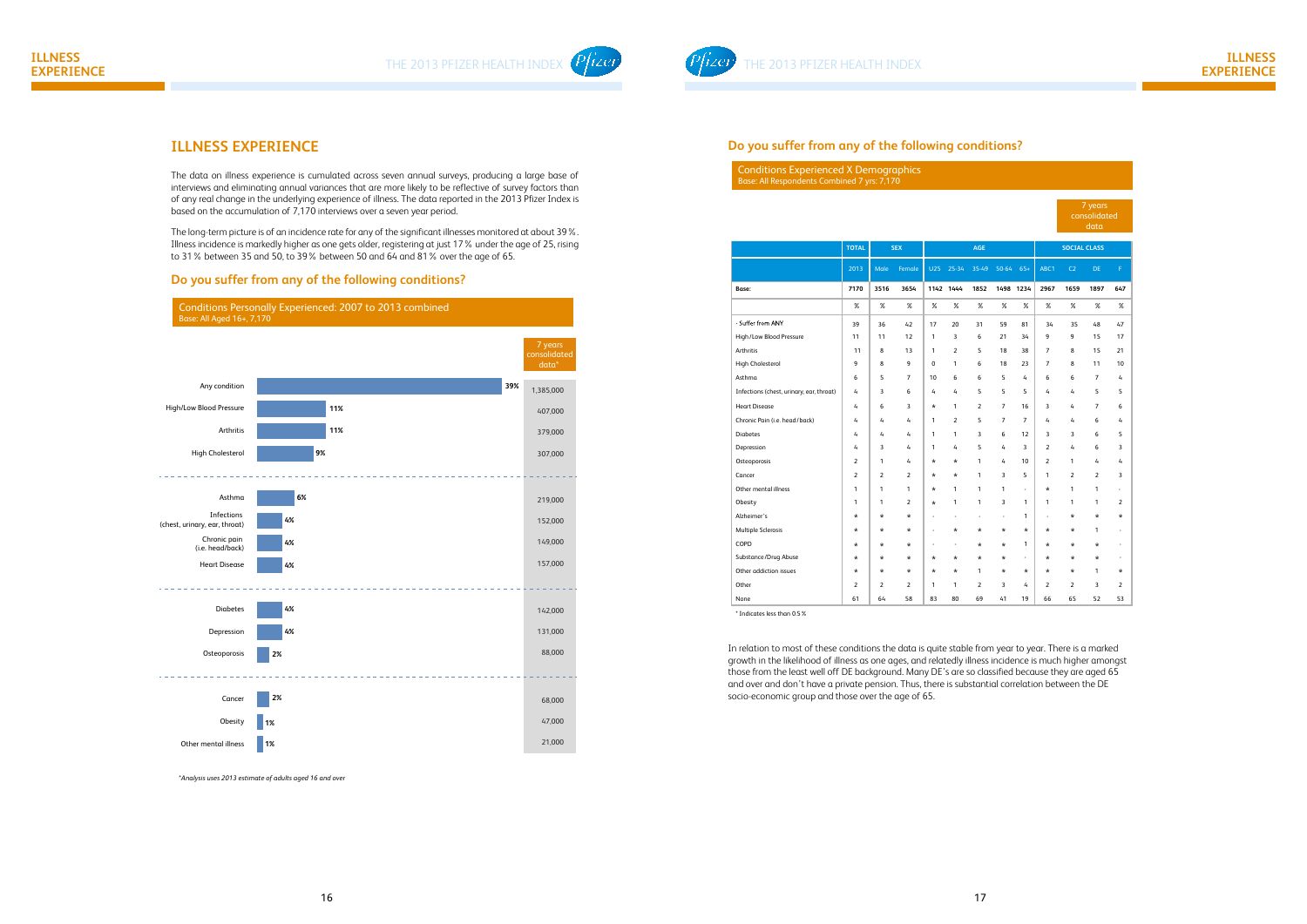

## **HEALTH INTENTIONS**

Adults were asked whether they had an intention of making any changes to a variety of health related issues over the next three months. The range of potential options included being active and taking more exercise, trying to be less stressed, attempting to lose weight, getting more sleep and so forth.

### **Which of the following, if any, do you think you are likely to do in the next three months?**

### **Would you consider (your condition) to be severe, moderate, mild or of no effect to you at all?**



A quarter or more feel that their heart disease, arthritis, cancer or pain has a severe effect on their lives. Up to a half with infections, asthma, blood pressure or cholesterol have only limited effects. Depression has at least a moderate effect on two out of three.



Many are keen to become more active and there is a notable growth in the numbers who would also like to lose weight, to get more sleep and to adopt a more balanced diet.

|    | 25% |       |  |
|----|-----|-------|--|
|    |     | (32%) |  |
|    |     |       |  |
|    |     |       |  |
|    |     |       |  |
| V, |     |       |  |
|    |     |       |  |
|    |     |       |  |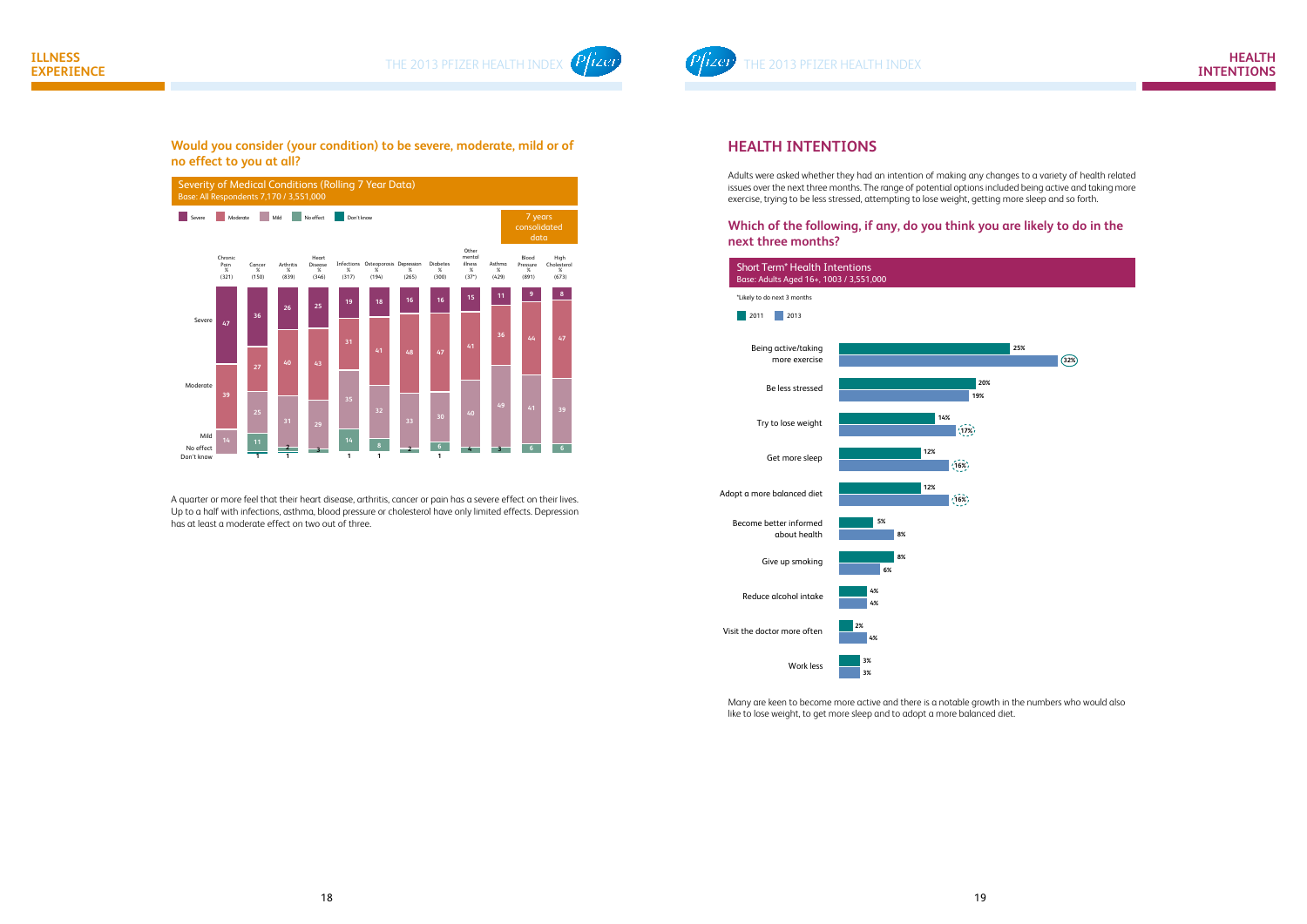

## **PRIORITISATION OF HEALTH**

## **PRIORITISATION OF HEALTH**

Respondents were asked to list their priorities, weighing up their concern at maintaining the health and welfare of their family, their own personal health and so on, against a variety of other elements such as finance and money, the cost of living, happiness, job security and, the success of one's children.

Although we can see a very high level of prioritisation of the health and welfare of one's family and of The degree of the carriers are of mightered of promission of the health and money of one sharmly and of<br>The degree of prioritisation of health, it is quite clear that finances and money and the cost of living have increase prominence in recent years.

## **Thinking about the future which of the following would concern you most? Which second? Which third? And which others are of concern to you at all?**

## **HEALTH ASSESSMENT**

The data from the 2013 Pfizer Health Index illustrates a continuing gradual decline in average health perceptions, albeit with a very high proportion of adults believing that they are in good or very good health. Respondents are asked to assess their own personal health out of 10, where 10 denotes excellent health and 1 reflects very poor health. The average result elicited is 7.5, and indeed as many as 77% of all adults give themselves a score of 7 out of 10 or higher.

We know from previous surveys (and from global comparative data) that the Irish score is very high by international standards and reflects a degree of positivity that is felt to be underpinned by the Irish national psyche, but also by the relative youth of the local population.

#### **If you were to assess your own personal health out of 10, where 10 is excellent health and 1 is very poor health, how would you rate yourself?**

What is notable is that the proportion giving themselves 10 out of 10 or indeed 9 out of 10 for their general health has been consistently reducing over a period of years, with more people tending to give themselves 7 or 8 out of 10. Thus very high marks have reduced somewhat and reasonably consistently, although the magnitude of the decrease is essentially slight.





| ern At All | Male     | Gender<br>Female | ABC1                    | Class<br>$\overline{C2}$ |                |  |  |  |
|------------|----------|------------------|-------------------------|--------------------------|----------------|--|--|--|
| 83%<br>;   | 79<br>69 | 87<br>79         | 84<br>76                | 84<br>76                 | DE<br>82<br>73 |  |  |  |
|            |          |                  |                         |                          |                |  |  |  |
| 83%        | 83<br>69 | 84<br>75         | 82<br>73                | 82<br>65                 | 82<br>74       |  |  |  |
|            |          |                  |                         |                          |                |  |  |  |
|            | 73<br>68 | 76<br>66         | 73<br>65                | 78<br>68                 | 76<br>68       |  |  |  |
|            |          |                  |                         |                          |                |  |  |  |
|            | 63<br>55 | 68<br>55         | (70)<br>$\overline{53}$ | 61<br>54                 | 62<br>57       |  |  |  |
|            |          |                  |                         |                          |                |  |  |  |
|            | 64<br>63 | 64<br>64         | 56<br>61                | 69<br>66                 | 71<br>66       |  |  |  |
|            |          |                  |                         |                          |                |  |  |  |
|            | 50<br>41 | 39<br>36         | 50<br>43                | 48<br>45                 | 39<br>31       |  |  |  |
|            |          |                  |                         |                          |                |  |  |  |
|            | 24<br>27 | 38<br>35         | 34<br>32                | 31<br>32                 | 28<br>33       |  |  |  |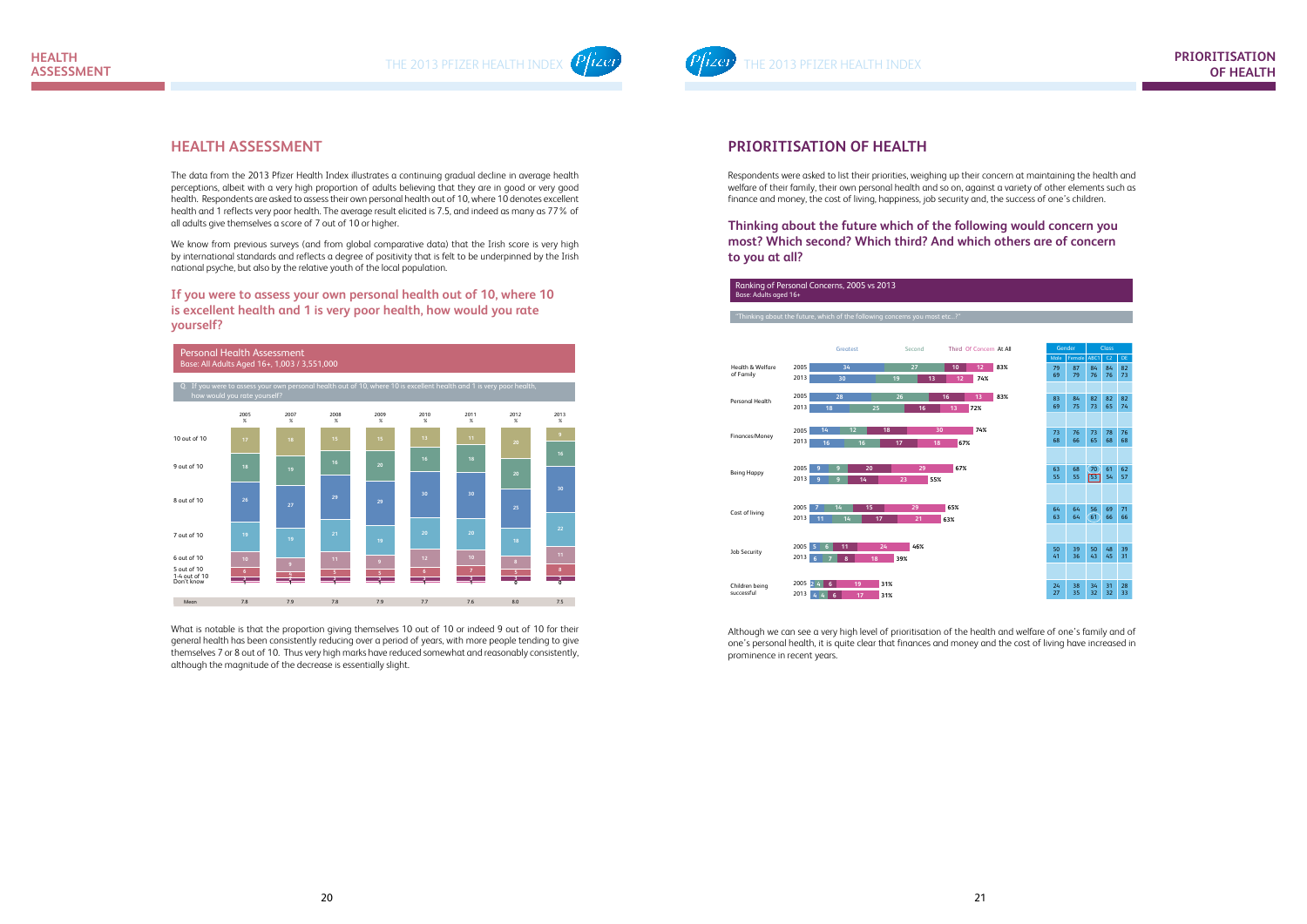

### **HEALTH REFORM**

Since the Pfizer Health Index commenced questions have been periodically posed to rank a series of potential improvements or enhancements to the medical system. These have included aspects such as the provision of more hospital beds, the implementation of screening programs, and initiatives such as providing tax incentives to make people behave in a healthier manner.

The essential order of priorities has been reasonably constant since the introduction of the study, with the greatest focus placed upon the provision of hospital beds, which remains the top priority for almost 4 in 10 adults. However, the 2011 Index introduced a new option, "the introduction of free universal healthcare" and this has attracted substantial interest, which is particularly apparent in the current study.

**If you were made Minister of Health, could you give me the order in which you would address the following priorities? Only rate those you feel you would want to address.**



\*Included in 2011 No 2005 comparison available

**If you were made Minister of Health, could you give me the order in which you would address the following priorities? Only rate those you feel you would want to address.**

Those in the 25-34 year old age group and those over 65 prioritised the provision of more hospital beds, while those in the 'family life stage' in the 35-49 year old age group rated free universal healthcare access as their main priority.

| Top 3 Priorities X Age                                                              |              |             |                |            |              |            |       |      |      |                     |                |
|-------------------------------------------------------------------------------------|--------------|-------------|----------------|------------|--------------|------------|-------|------|------|---------------------|----------------|
|                                                                                     |              |             | <b>GENDER</b>  |            |              | <b>AGE</b> |       |      |      | <b>SOCIAL CLASS</b> |                |
|                                                                                     | <b>Total</b> | <b>Male</b> | Female         | <b>U25</b> | 25-34        | 35-49      | 50-64 | 65+  | ABC1 | C <sub>2</sub>      | <b>DE</b>      |
|                                                                                     | $\%$         | %           | $\%$           | %          | %            | %          | $\%$  | %    | %    | %                   | $\%$           |
| Provide more hospitals/more hospital beds                                           | 68           | 65          | 69             | 64         | $70^{\circ}$ | 64         | 66    | (76) | 60   | 67                  | 76             |
| Introduce free universal healthcare access for all                                  | 45           | 46          | 46             | 46         | 41           | 51         | 45    | 43   | 49   | 47                  | 41             |
| Provide more access to GPs                                                          | 32           | 32          | 33             | 32         | 30           | 34         | 36    | 33   | 31   | 33                  | 34             |
| Provide more access to non GPs/non hospital<br>services                             | 31           | 29          | 33             | 28         | 30           | 30         | 33    | 34   | 31   | 29                  | 36             |
| Implementing screening programmes                                                   | 23           | 24          | 24             | 13         | 24           | 25         | 26    | 25   | 30   | 19                  | 18             |
| Provide more medical cards                                                          | 21           | 18          | 23             | 25         | 23           | 19         | 21    | 17   | 16   | 22                  | 27             |
| Reimburse the cost of medicines                                                     | 16           | 16          | 17             | 13         | 15           | 16         | 18    | 16   | 17   | 14                  | 13             |
| Tax cigarettes and alcohol more heavily                                             | 14           | 15          | 12             | 15         | 15           | 10         | 14    | 19   | 16   | 14                  | 9              |
| Give people tax incentives to be healthier                                          | 13           | 13          | 11             | 13         | 11           | 14         | 10    | 10   | 17   | 11                  | $\overline{7}$ |
| Implement public awareness campaigns                                                | 10           | 12          | $\overline{7}$ | 12         | 12           | 10         | 8     | 9    | 9    | 13                  | 9              |
| Tax foods and drinks that people should<br>consume less of (fatty foods/fast foods) | 10           | 10          | 9              | 18         | 10           | 10         | 8     | 8    | 13   | 11                  | 5              |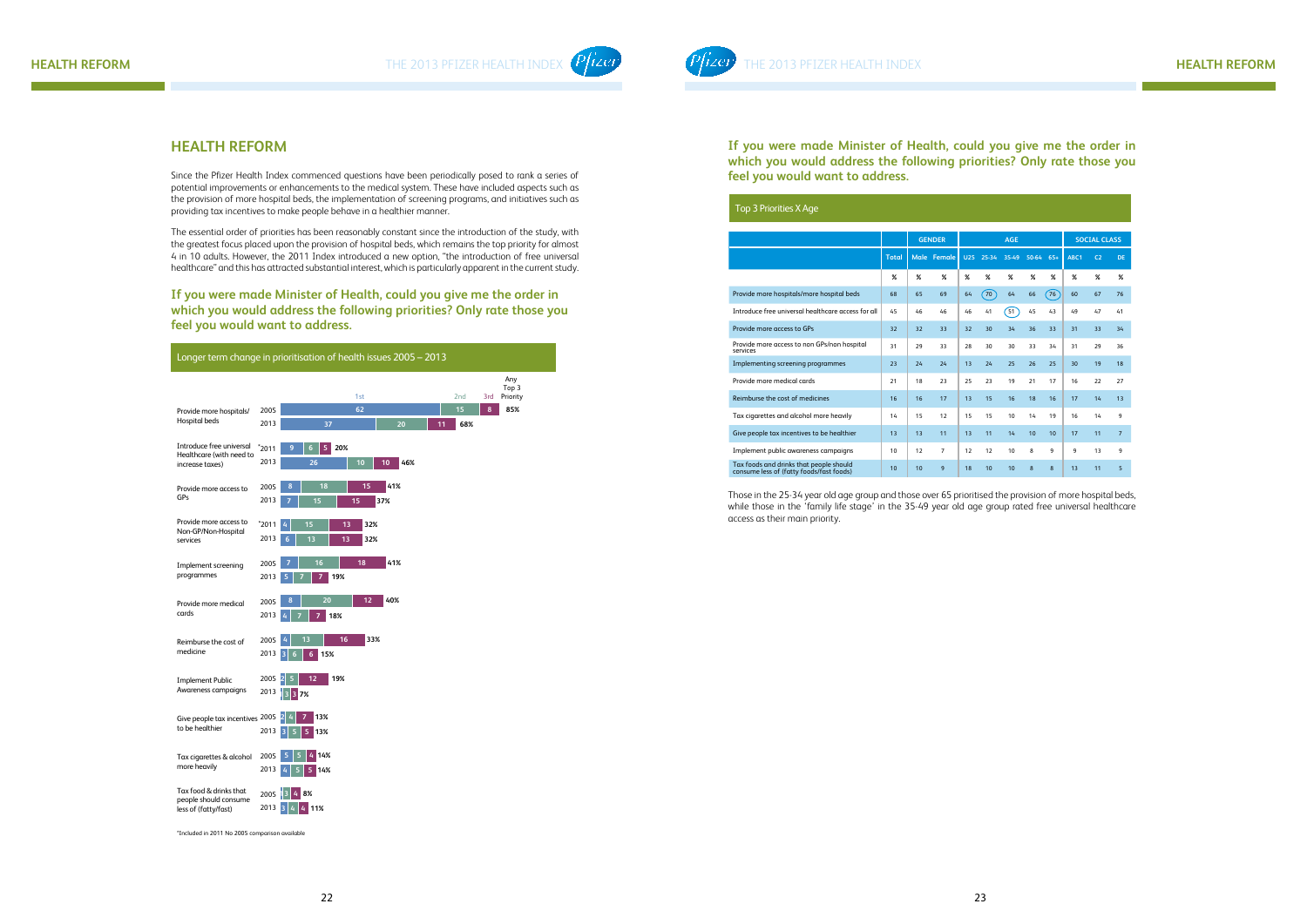



## **How the Research was Undertaken**

This report outlines and discusses the findings from the 2013 Pfizer Health Index. This is the eighth edition of an important annual research series, which has charted the health perceptions, attitudes and behaviour of Irish adults, taking a slightly different focus each year. Some years have focused more on a specific demographic, such as studying the healthcare status of women, men or older people, while others have adopted a particular focus on a contemporary theme such as the recession. The focus for the 2013 has been the impact of recession and austerity on health, particularly mental health.

## **Consolidation of Illness Data**

Each of the Pfizer Indices asks specifically about a series of illnesses and conditions. To ensure that the data is sufficiently robust, these figures have been accumulated together over a 7 year period, providing a very large and stable sample for analysis of more than 7,000 respondents. This enables us to have greater confidence about the data in relation to smaller conditions, and to focus in considerable depth on areas such as diabetes, depression, chronic pain and indeed cancer.

## **Sample Structure & Methodology**

The basic sample for this survey is 1,003 adults aged 16+, and the sample is quota controlled to ensure a precise representation of the adult population aged 16 and over in respect of key demographic parameters. These quotas relate to gender, age group, socio-economic status, region and area of residence (whether urban or rural).

The questionnaire is included on one of Behaviour & Attitudes' fortnightly Barometer surveys, and each of these is identically structured to enable the undertaking of directly comparable studies and the tracking of attitudes and opinions. Fieldwork on each survey is completed at 63 randomly selected sampling locations, with each interviewer being assigned a demographic quota for his or her sampling point. The sampling locations are randomised but a specified number are completed within each region. A set proportion of men and women are interviewed at each location and additionally controls are used in relation to age group and socio-economic status. When the data from each of the 63 sampling locations is accumulated the survey identically mirrors the structure of the national adult population.

Interviewing is undertaken face-to-face and in-home, with respondent's answers being recorded by the interviewer on their computer.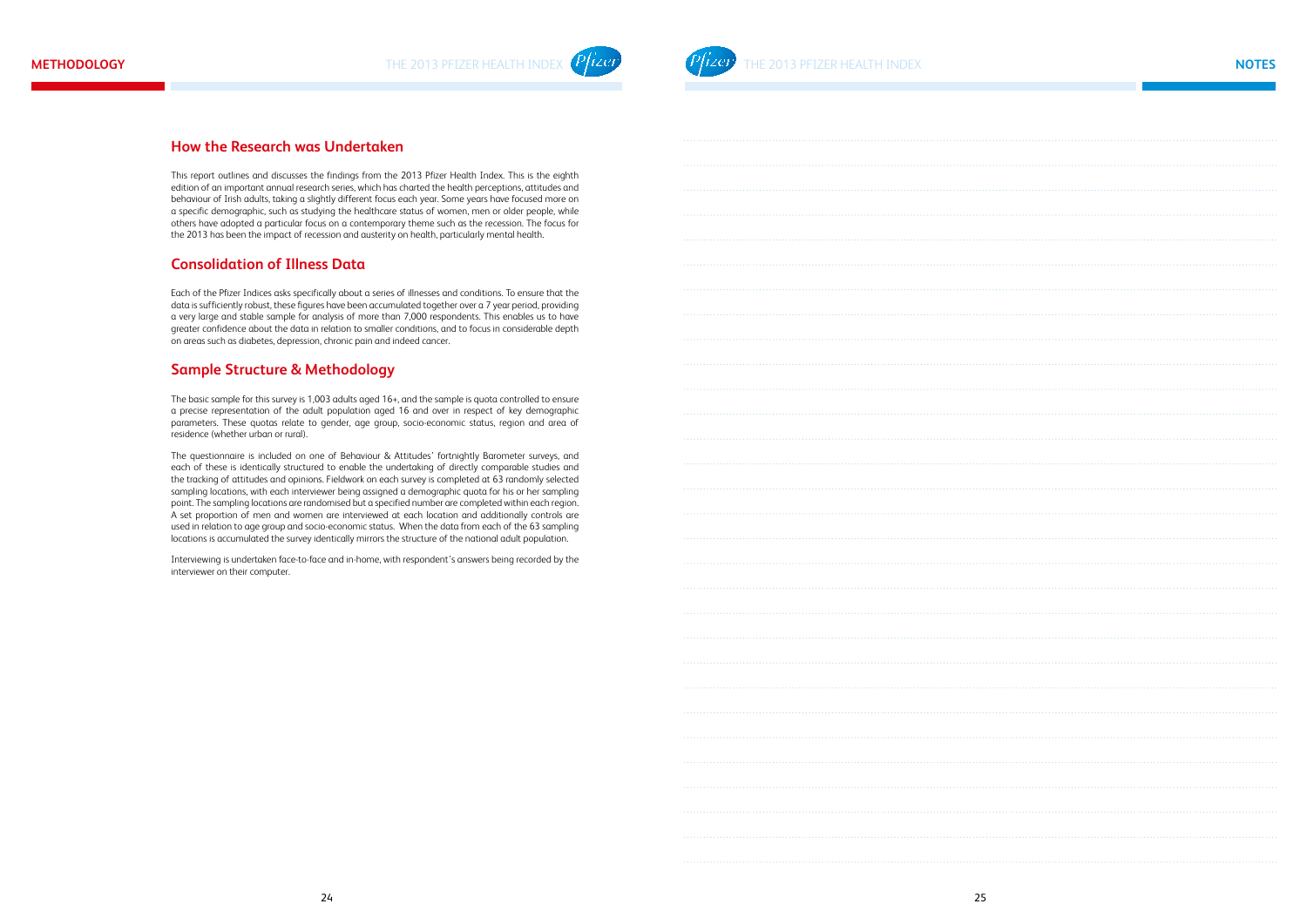

# **NOTES** THE 2013 PFIZER HEALTH INDEX **Pfizer**

| . |  |
|---|--|
|   |  |
|   |  |
|   |  |
|   |  |
|   |  |
|   |  |
|   |  |
|   |  |
|   |  |
|   |  |
|   |  |
|   |  |
|   |  |
|   |  |